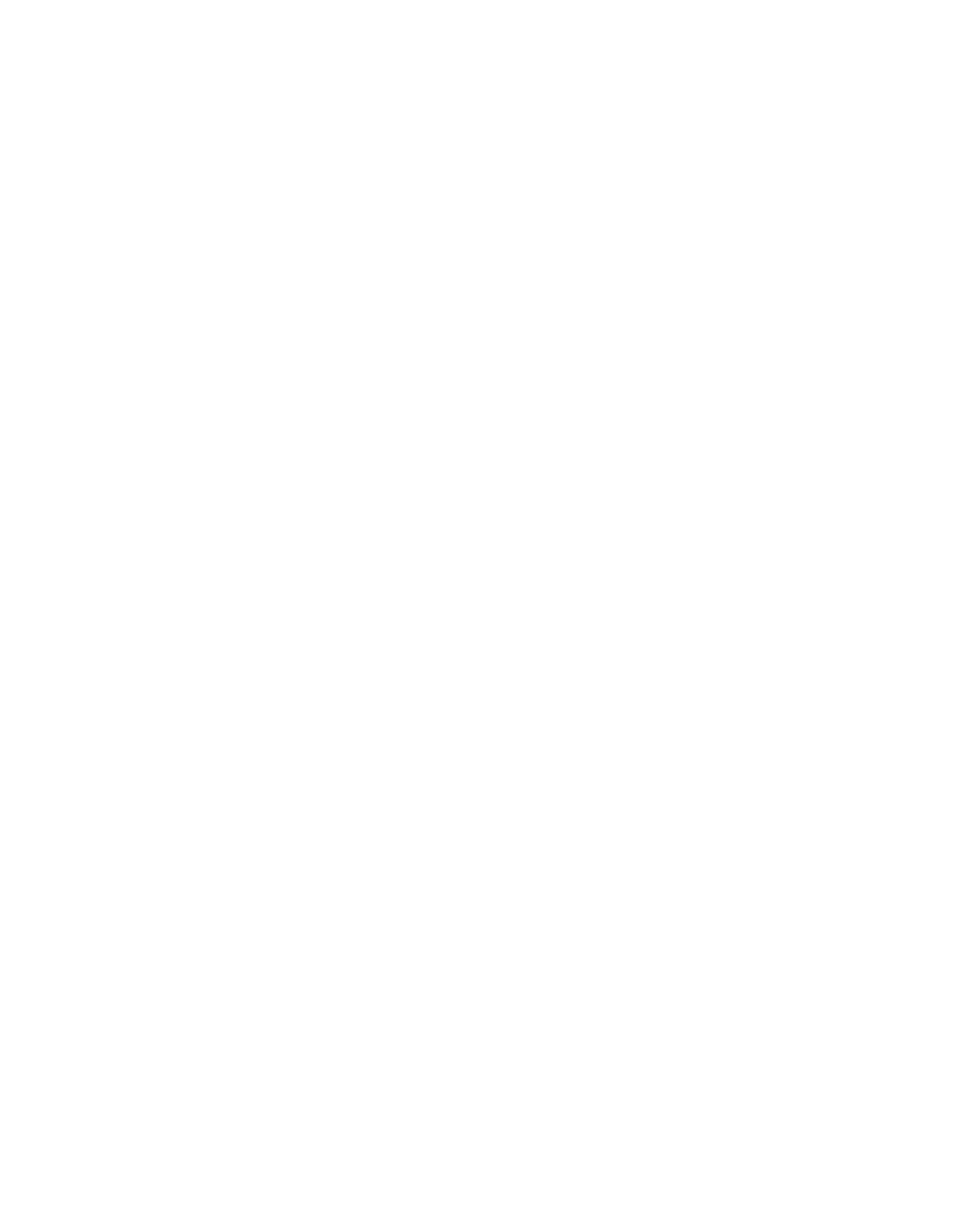#### **In the case of Novaković v. Serbia,**

The European Court of Human Rights (Second Section), sitting as a Committee composed of:

Jovan Ilievski, *President,* 

Branko Lubarda,

Diana Sârcu, *judges,*

and Hasan Bakırcı, *Deputy Section Registrar,*

Having regard to:

the application (no. 6682/12) against the Republic of Serbia lodged with the Court under Article 34 of the Convention for the Protection of Human Rights and Fundamental Freedoms ("the Convention") on 15 November 2011 by a Serbian national, Mr Boro Novaković, born in 1990 and living in Subotica ("the applicant") who was represented by Mr V. Juhas Đurić, a lawyer practising in Subotica;

the decision to give notice of the complaint concerning Article 5 § 4 of the Convention to the Serbian Government ("the Government"), represented by their Agent, Ms Z. Jadrijević Mladar, and to declare the remainder of the application inadmissible;

the parties' observations;

Having deliberated in private on 11 January 2022,

Delivers the following judgment, which was adopted on that date:

### SUBJECT-MATTER OF THE CASE

1. The application concerns the applicant's complaints, under Article 5 § 4 of the Convention, that the domestic courts did not give him the possibility of replying to the investigating judge's request to extend his pre-trial detention and did not hear him or his representative in person when considering that extension. On 6 October 2009 the applicant was arrested on suspicion of attempted murder. On 8 October 2009 the investigating judge of the Subotica District Court opened an investigation in respect of him and ordered his detention for a period of up to one month owing to the risk of his obstructing the course of justice by influencing witnesses who had not yet been examined, and a reasonable suspicion that he had committed a violent crime punishable by more than ten years' imprisonment. Following a request by the investigating judge, on 6 November and 24 December 2009, the Subotica District Court and the Supreme Court each extended the applicant's pre-trial detention for periods of two months. The decisions regarding the extensions of the detention were upheld at second instance. On 5 March 2010 the applicant was indicted. The Constitutional Court dismissed his subsequent appeal based on his complaints under Article 5 § 4 of the Convention on 6 October 2011.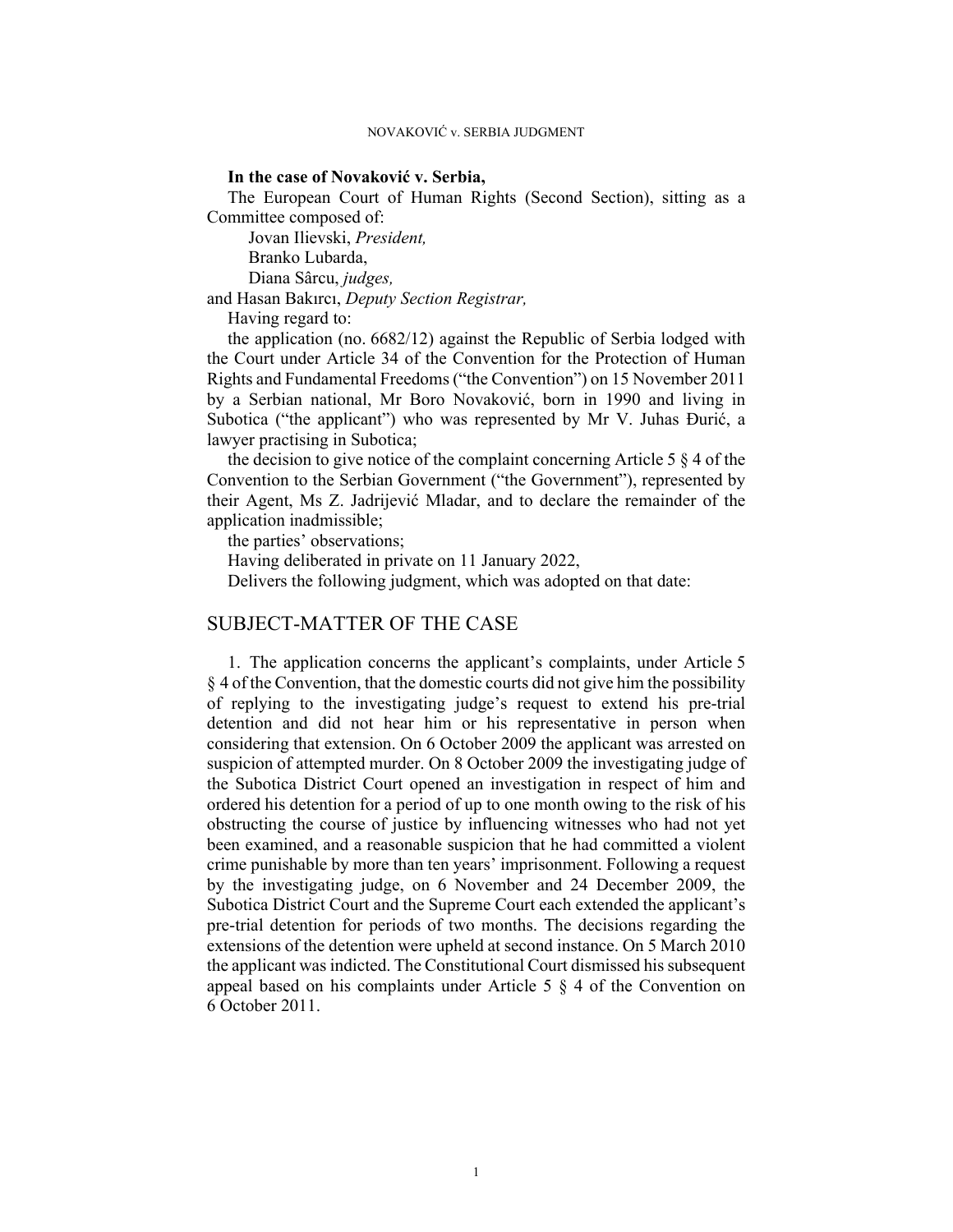### THE COURT'S ASSESSMENT

2. The Court notes that this complaint is not manifestly ill-founded within the meaning of Article 35  $\S$  3 (a) of the Convention or inadmissible on any other grounds. It must therefore be declared admissible.

3. The Court finds it unnecessary to consider whether the applicant had an opportunity to comment on the investigating judge's request to extend his pre-trial detention since the proceedings for the judicial review of that detention did not in any event satisfy the requirements of Article 5 § 4 of the Convention for the following reasons.

4. In *Stevan Petrović v. Serbia* (nos. 6097/16 and 28999/19, §§ 153-57, 20 April 2021) the Court found a violation in respect of issues similar to those in the present case.

5. The Court notes that the relevant domestic courts at first or second instance did not hear the applicant personally when considering the extension of his pre-trial detention, which lasted throughout the entire period of the judicial investigation for almost five months. Having regard to the relevant general principles summarised in *Stevan Petrović* (ibid., §§ 153-54 and 156), the Court finds that this cannot be considered to have been in compliance with the "reasonable interval" requirement referred to in its own case-law (ibid., with references therein).

6. There has accordingly been a violation of Article 5  $\S$  4 of the Convention.

### APPLICATION OF ARTICLE 41 OF THE CONVENTION

7. The applicant claimed 4,000 euros (EUR) in respect of non-pecuniary damage, and EUR 1,148 in respect of costs and expenses incurred before the domestic courts and EUR 1,530 for those incurred before the Court.

8. The Government contested these claims.

9. The Court considers that the applicant has certainly suffered some nonpecuniary damage. Having regard to the nature of the violation found in the present case and making its assessment on an equitable basis, as required by Article 41 of the Convention, the Court awards the applicant EUR 1,000 for non-pecuniary damage, plus any tax that may be chargeable on that amount.

10. Having regard to the documents in its possession, the Court considers it reasonable to award EUR 500 covering costs and expenses.

11. The Court further considers it appropriate that the default interest rate should be based on the marginal lending rate of the European Central Bank, to which should be added three percentage points.

### FOR THESE REASONS, THE COURT, UNANIMOUSLY,

1. *Declares* the application admissible;